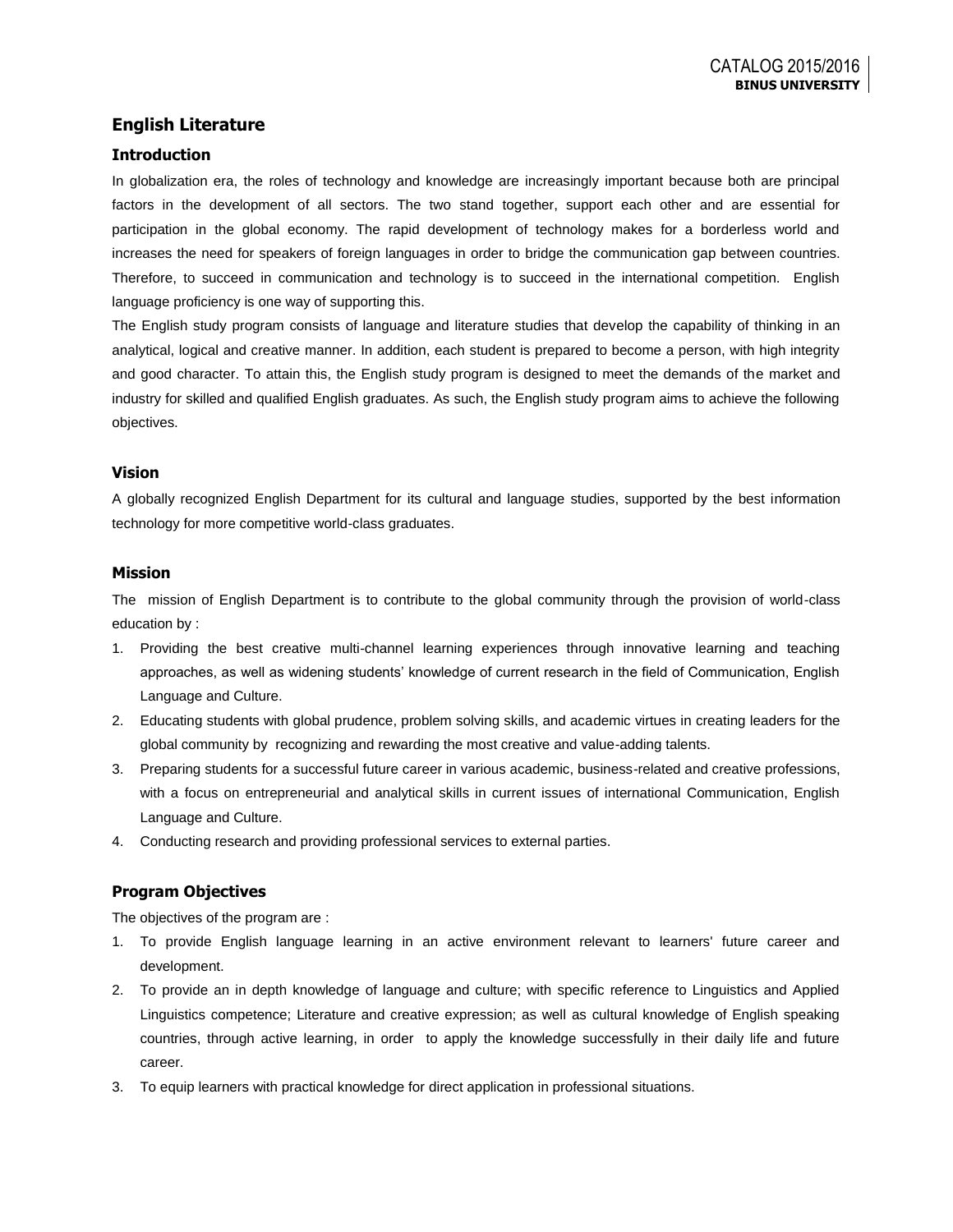## **Graduate Competencies**

At the end of the program, graduates will be able to:

- 1. Express themselves clearly in written or spoken English and equal to post-intermediate level of English.
- 2. Conduct simple analysis on language phenomena in literature and culture.
- 3. Apply literature, culture and social theories or concepts for appraising and analyzing works of Literature.
- 4. Produce research papers and other forms of Literary and Cultural appraisals.
- 5. Practice and produce various creative expressions in good English and with the perspective of the values held in society.
- 6. Demonstrate subject specific knowledge to achieve clear career objectives within the scope of good manners (6 key softskills) and with the support of integration between content and technology.

## **Prospective Career of the Graduates**

With the above-mentioned skills and knowledge, the English graduate is able to follow a career in:

- 1. English teaching
- 2. Literary criticism
- 3. Creative writing (writers, playwright)
- 4. Translation; editing
- 5. Travel and Tourism
- 6. Civil service and Government Departments (e.g. Department of Foreign Affairs; Post and Telecommunications; Department of Commerce; Department of Finance)
- 7. Private sector (Human Resources; Public Relations; Training)
- 8. Diplomatic service (Cultural; Education; Public Relations)
- 9. Self-employment: (Language school; translation bureau; and travel agency)
- 10. Continue to post-graduate study (S2)

In addition to academic activity, the English study program includes small-scale research project. The department also takes an active part in writing articles for the Language and Literature Journal (published twice a year). The research conducted during the English study program includes investigation of Language, Literature, Culture, Linguistics, and Teaching.

## **Curriculum**

In order to equip graduates with the above-mentioned skills, the English Study Program curriculum:

- 1. Combines an academic atmosphere with active study so that graduates have a solid knowledge and reliable skills in Language, Literature and Culture.
- 2. Develops the knowledge and skills of the students in a foreign language discipline.
- 3. Develops the attitude and critical reasoning of students.
- 4. Encourages the student to develop an attitude of independent learning which will continue into their professional lives and in their approach to life long learning.
- 5. Provides students with the knowledge of research techniques so that those who wish to will have the skills to study at post-graduate level.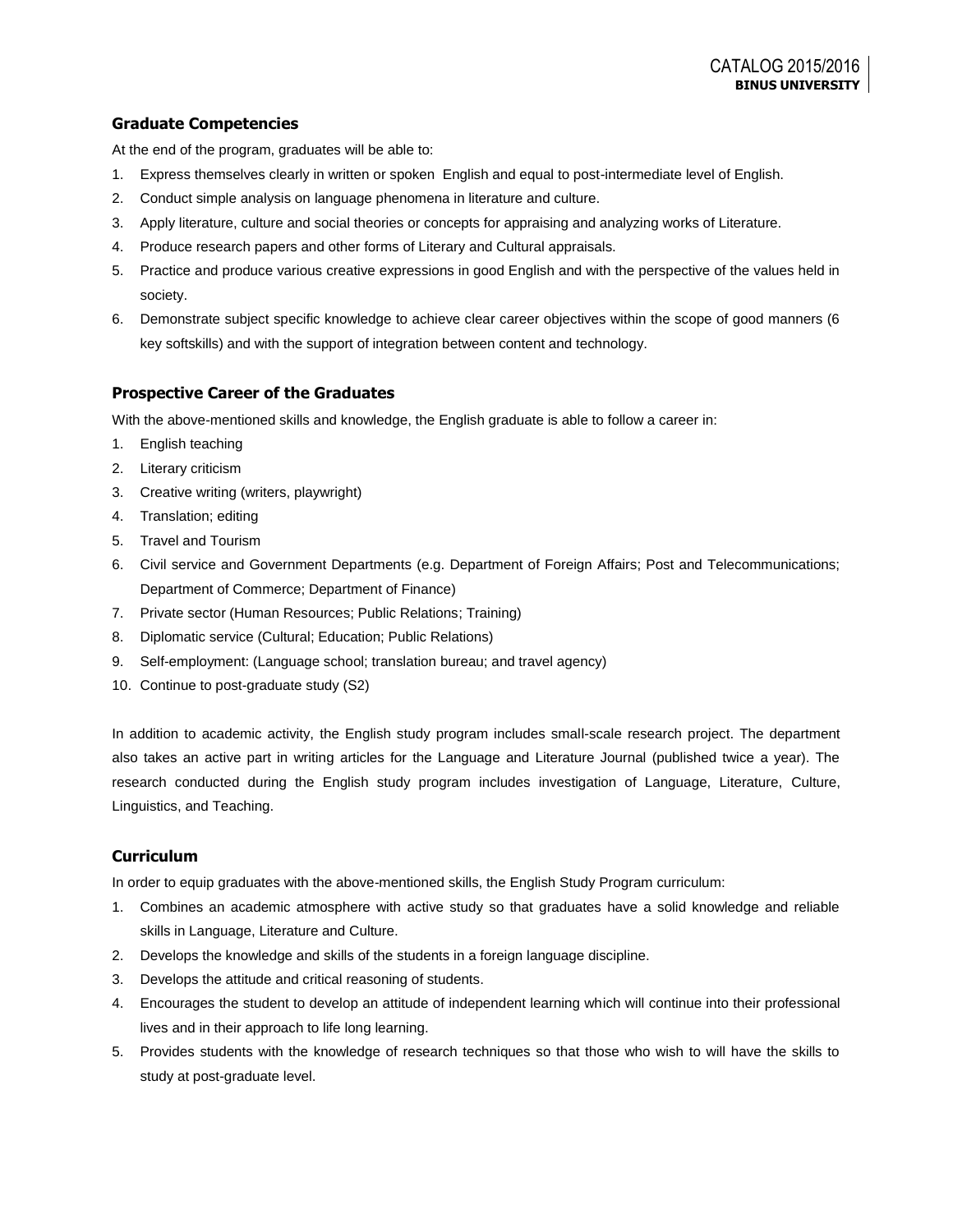In line with the above-mentioned skills, the English Study Program is responsive to the requirements of the global workplace. The curriculum of the English study program attempts to respond to the needs of industry and business, and as such it is categorized into groups.

#### **Core Group**

This group is designed to equip the students with the ability to use English for communication purposes, and consists of grammar, listening, speaking, writing and reading from the basic to advanced level in order that the graduates have sufficient knowledge and skills to enter the world of work.

#### **Character Building Group**

Character Building courses aim to build the character of the students in order that they will be able to interact properly in society and engage well in the workplace. In addition, the courses prepare the students to have the ability to analyze the needs of the market and their preferred profession. The graduates will also be provided with the ability to effectively and efficiently plan and organize their work well.

#### **Stream Group**

The stream group that is often referred to as Professional Enrichment in Language Group comprises four main streams, namely: Translation, Creative Writing and Media, English as Foreign Language Learning, and English for Business Professionals. The students will specialize in one of the streamsand will comprise portfolios in preparing for their future in the preferred field of professions. This way the students will not only have the knowledge but also the opportunities to apply that knowledge. This steaming pathway will align with the Internship programme, provided for the students to prepare their portfolios.

#### **Elective Group**

This group offers such optional courses as Introduction to Film Studies, Introduction to Indonesian Music and Culture, Broadcasting, Editing, Advertising, Popular Culture, and Public Speaking, which can be taken up separately. It has the purpose to widen the insight and knowledge of the students according to their interest and curiosity in certain knowledge areas as mentioned above. By covering various topics they will have greater opportunity to be able to apply their knowledge in the workplace.

#### **Internship and Research Programmes**

As an integral process in the curriculum, students are required to implement their knowledge and skills, through Internship programme. The Internship programme has been deemed successful in shaping the qualification of the graduates while keeping them grounded to the needs of the wider community.

Foundations of research are provided since the first year of the study and are lead up to more focused and evidencebased small-scale research towards the later years of the study. Final year students are required to write an extensive research-based paper, called *Skripsi*, as final milestone toward the completion of the degree.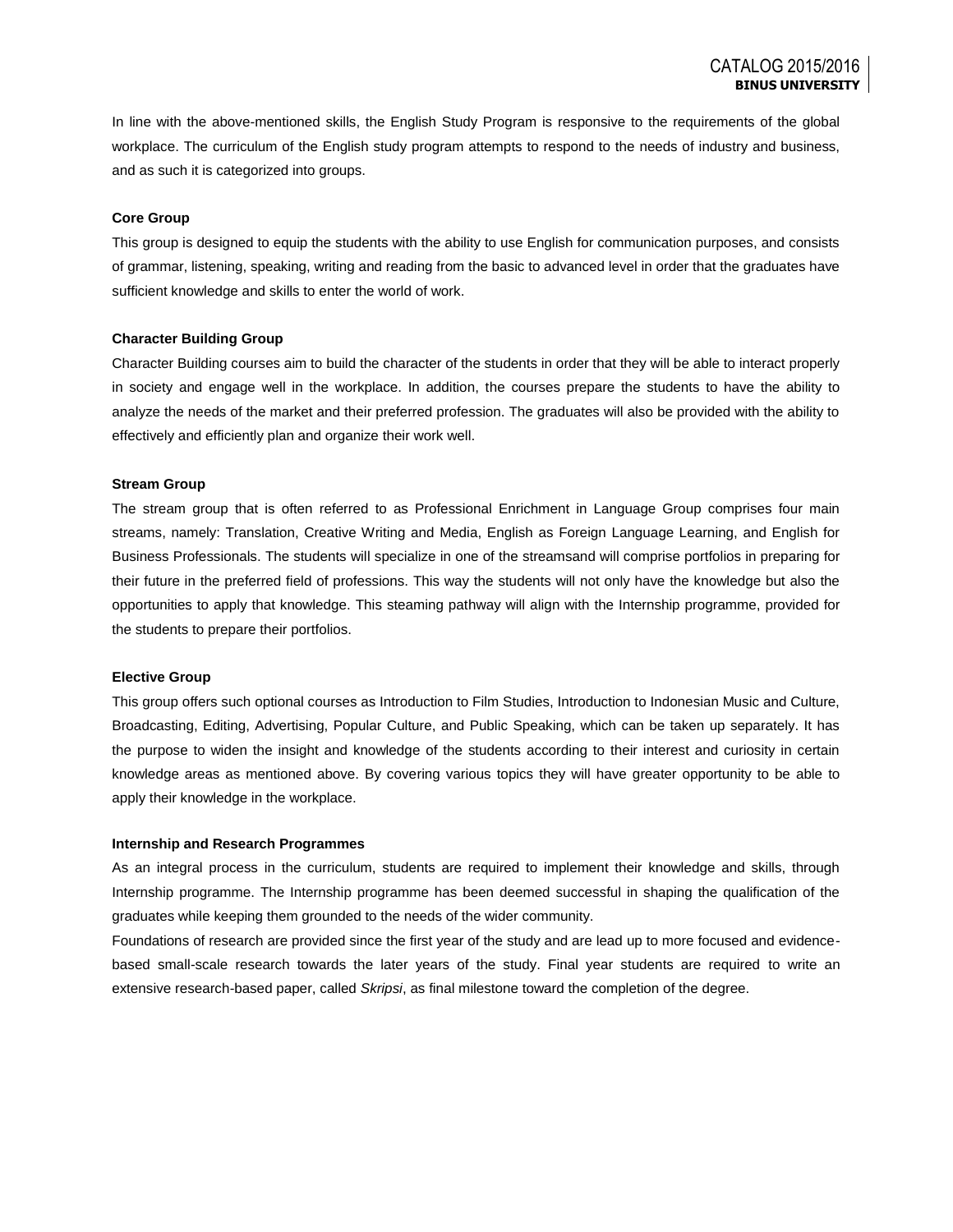## **Course Structure**

| CHAR6013<br>Character Building: Pancasila<br>$\overline{c}$<br>$\overline{4}$<br><b>ENGL6144</b><br>The Sound of English<br>Intercultural and Cross-Cultural Communication<br>$\overline{c}$<br><b>ENGL6145</b><br>1<br>20<br><b>ENGL6143</b><br>Language in Use I<br>4<br>SOCS6029<br>Indonesian Language, Culture and Society<br>4<br>SOCS6005<br>Literature and Event: The Nature of Fiction<br>4<br>$\overline{c}$<br><b>CHAR6014</b><br>Character Building: Kewarganegaraan<br>$\overline{c}$<br><b>COMP6201</b><br>Desktop Publishing<br><b>ENGL6146</b><br>Academic Writing 101<br>4<br>$\overline{2}$<br>Indonesian<br>1<br><b>LANG6061</b><br>21<br><b>ENGL6147</b><br>Language in Use II<br>4<br>SOCS6006<br>Western Culture and Society<br>4<br>$\overline{4}$<br><b>ENGL6149</b><br><b>English Syntax</b><br>SOCS6015<br>History of English Language and Literature<br>4<br><b>ENGL6150</b><br>Language in Use III<br>4<br>SOCS6007<br>Survey of English Prose, Poetry and Drama<br>4<br>3<br>22<br><b>ENGL7155</b><br><b>English Qualification</b><br>4<br><b>ENTR6003</b><br>Entrepreneurship I<br>$\overline{c}$<br><b>ENGL6151</b><br>Projects in Language, Literature and Culture<br>4<br>CHAR6015<br>Character Building: Agama<br>$\overline{2}$<br>4<br>SOCS6008<br>Introduction to Language and Philosophy<br>4<br>SOCS6009<br><b>Literary Criticism</b><br>Imagining Me: Interpersonal Communication in the<br>SOCS6020<br>4<br>Digital World*<br><b>Stream: Translation</b><br><b>ENGL6153</b><br><b>Translating Non-Fiction</b><br>4<br><b>ENGL8056</b><br>$\overline{c}$<br>Editing<br><b>ENGL6152</b><br>$\overline{c}$<br>Introduction to Stylistics<br><b>Stream: Creative Writing and Media</b><br><b>ENGL6157</b><br>$\overline{4}$<br>Fiction & Non Fiction Writing<br>22<br>Δ<br><b>ENGL6162</b><br><b>Travel Writing</b><br>2<br>SOCS6021<br>Social and Digital Media Writing<br>$\overline{2}$<br>Stream: English as Foreign Language Learning<br><b>EDUC6044</b><br>Introduction to English Language Learning<br>$\overline{4}$<br>English for Specific Purposes: Second Language<br>EDUC8003<br>$\overline{2}$<br>Learning<br>Instructional and Media Development in ESL/EFL<br><b>EDUC8007</b><br>$\overline{2}$<br><b>Stream: English for Business Professionals</b><br><b>ENGL6154</b><br><b>English for Business Communications</b><br>$\overline{4}$<br><b>ENGL6174</b><br>English in Marketing and Advertising<br>2<br><b>ENGL6169</b><br><b>English for Professionals</b><br>$\overline{2}$ | <b>Sem</b> | Code | <b>Course Name</b> | <b>SCU</b> | <b>Total</b> |  |  |  |
|---------------------------------------------------------------------------------------------------------------------------------------------------------------------------------------------------------------------------------------------------------------------------------------------------------------------------------------------------------------------------------------------------------------------------------------------------------------------------------------------------------------------------------------------------------------------------------------------------------------------------------------------------------------------------------------------------------------------------------------------------------------------------------------------------------------------------------------------------------------------------------------------------------------------------------------------------------------------------------------------------------------------------------------------------------------------------------------------------------------------------------------------------------------------------------------------------------------------------------------------------------------------------------------------------------------------------------------------------------------------------------------------------------------------------------------------------------------------------------------------------------------------------------------------------------------------------------------------------------------------------------------------------------------------------------------------------------------------------------------------------------------------------------------------------------------------------------------------------------------------------------------------------------------------------------------------------------------------------------------------------------------------------------------------------------------------------------------------------------------------------------------------------------------------------------------------------------------------------------------------------------------------------------------------------------------------------------------------------------------------------------------------------------------------------------------------------------------------------------------------------------------------------------------|------------|------|--------------------|------------|--------------|--|--|--|
|                                                                                                                                                                                                                                                                                                                                                                                                                                                                                                                                                                                                                                                                                                                                                                                                                                                                                                                                                                                                                                                                                                                                                                                                                                                                                                                                                                                                                                                                                                                                                                                                                                                                                                                                                                                                                                                                                                                                                                                                                                                                                                                                                                                                                                                                                                                                                                                                                                                                                                                                       |            |      |                    |            |              |  |  |  |
|                                                                                                                                                                                                                                                                                                                                                                                                                                                                                                                                                                                                                                                                                                                                                                                                                                                                                                                                                                                                                                                                                                                                                                                                                                                                                                                                                                                                                                                                                                                                                                                                                                                                                                                                                                                                                                                                                                                                                                                                                                                                                                                                                                                                                                                                                                                                                                                                                                                                                                                                       |            |      |                    |            |              |  |  |  |
|                                                                                                                                                                                                                                                                                                                                                                                                                                                                                                                                                                                                                                                                                                                                                                                                                                                                                                                                                                                                                                                                                                                                                                                                                                                                                                                                                                                                                                                                                                                                                                                                                                                                                                                                                                                                                                                                                                                                                                                                                                                                                                                                                                                                                                                                                                                                                                                                                                                                                                                                       |            |      |                    |            |              |  |  |  |
|                                                                                                                                                                                                                                                                                                                                                                                                                                                                                                                                                                                                                                                                                                                                                                                                                                                                                                                                                                                                                                                                                                                                                                                                                                                                                                                                                                                                                                                                                                                                                                                                                                                                                                                                                                                                                                                                                                                                                                                                                                                                                                                                                                                                                                                                                                                                                                                                                                                                                                                                       |            |      |                    |            |              |  |  |  |
|                                                                                                                                                                                                                                                                                                                                                                                                                                                                                                                                                                                                                                                                                                                                                                                                                                                                                                                                                                                                                                                                                                                                                                                                                                                                                                                                                                                                                                                                                                                                                                                                                                                                                                                                                                                                                                                                                                                                                                                                                                                                                                                                                                                                                                                                                                                                                                                                                                                                                                                                       |            |      |                    |            |              |  |  |  |
|                                                                                                                                                                                                                                                                                                                                                                                                                                                                                                                                                                                                                                                                                                                                                                                                                                                                                                                                                                                                                                                                                                                                                                                                                                                                                                                                                                                                                                                                                                                                                                                                                                                                                                                                                                                                                                                                                                                                                                                                                                                                                                                                                                                                                                                                                                                                                                                                                                                                                                                                       |            |      |                    |            |              |  |  |  |
|                                                                                                                                                                                                                                                                                                                                                                                                                                                                                                                                                                                                                                                                                                                                                                                                                                                                                                                                                                                                                                                                                                                                                                                                                                                                                                                                                                                                                                                                                                                                                                                                                                                                                                                                                                                                                                                                                                                                                                                                                                                                                                                                                                                                                                                                                                                                                                                                                                                                                                                                       |            |      |                    |            |              |  |  |  |
|                                                                                                                                                                                                                                                                                                                                                                                                                                                                                                                                                                                                                                                                                                                                                                                                                                                                                                                                                                                                                                                                                                                                                                                                                                                                                                                                                                                                                                                                                                                                                                                                                                                                                                                                                                                                                                                                                                                                                                                                                                                                                                                                                                                                                                                                                                                                                                                                                                                                                                                                       |            |      |                    |            |              |  |  |  |
|                                                                                                                                                                                                                                                                                                                                                                                                                                                                                                                                                                                                                                                                                                                                                                                                                                                                                                                                                                                                                                                                                                                                                                                                                                                                                                                                                                                                                                                                                                                                                                                                                                                                                                                                                                                                                                                                                                                                                                                                                                                                                                                                                                                                                                                                                                                                                                                                                                                                                                                                       |            |      |                    |            |              |  |  |  |
|                                                                                                                                                                                                                                                                                                                                                                                                                                                                                                                                                                                                                                                                                                                                                                                                                                                                                                                                                                                                                                                                                                                                                                                                                                                                                                                                                                                                                                                                                                                                                                                                                                                                                                                                                                                                                                                                                                                                                                                                                                                                                                                                                                                                                                                                                                                                                                                                                                                                                                                                       |            |      |                    |            |              |  |  |  |
|                                                                                                                                                                                                                                                                                                                                                                                                                                                                                                                                                                                                                                                                                                                                                                                                                                                                                                                                                                                                                                                                                                                                                                                                                                                                                                                                                                                                                                                                                                                                                                                                                                                                                                                                                                                                                                                                                                                                                                                                                                                                                                                                                                                                                                                                                                                                                                                                                                                                                                                                       |            |      |                    |            |              |  |  |  |
|                                                                                                                                                                                                                                                                                                                                                                                                                                                                                                                                                                                                                                                                                                                                                                                                                                                                                                                                                                                                                                                                                                                                                                                                                                                                                                                                                                                                                                                                                                                                                                                                                                                                                                                                                                                                                                                                                                                                                                                                                                                                                                                                                                                                                                                                                                                                                                                                                                                                                                                                       |            |      |                    |            |              |  |  |  |
|                                                                                                                                                                                                                                                                                                                                                                                                                                                                                                                                                                                                                                                                                                                                                                                                                                                                                                                                                                                                                                                                                                                                                                                                                                                                                                                                                                                                                                                                                                                                                                                                                                                                                                                                                                                                                                                                                                                                                                                                                                                                                                                                                                                                                                                                                                                                                                                                                                                                                                                                       |            |      |                    |            |              |  |  |  |
|                                                                                                                                                                                                                                                                                                                                                                                                                                                                                                                                                                                                                                                                                                                                                                                                                                                                                                                                                                                                                                                                                                                                                                                                                                                                                                                                                                                                                                                                                                                                                                                                                                                                                                                                                                                                                                                                                                                                                                                                                                                                                                                                                                                                                                                                                                                                                                                                                                                                                                                                       |            |      |                    |            |              |  |  |  |
|                                                                                                                                                                                                                                                                                                                                                                                                                                                                                                                                                                                                                                                                                                                                                                                                                                                                                                                                                                                                                                                                                                                                                                                                                                                                                                                                                                                                                                                                                                                                                                                                                                                                                                                                                                                                                                                                                                                                                                                                                                                                                                                                                                                                                                                                                                                                                                                                                                                                                                                                       |            |      |                    |            |              |  |  |  |
|                                                                                                                                                                                                                                                                                                                                                                                                                                                                                                                                                                                                                                                                                                                                                                                                                                                                                                                                                                                                                                                                                                                                                                                                                                                                                                                                                                                                                                                                                                                                                                                                                                                                                                                                                                                                                                                                                                                                                                                                                                                                                                                                                                                                                                                                                                                                                                                                                                                                                                                                       |            |      |                    |            |              |  |  |  |
|                                                                                                                                                                                                                                                                                                                                                                                                                                                                                                                                                                                                                                                                                                                                                                                                                                                                                                                                                                                                                                                                                                                                                                                                                                                                                                                                                                                                                                                                                                                                                                                                                                                                                                                                                                                                                                                                                                                                                                                                                                                                                                                                                                                                                                                                                                                                                                                                                                                                                                                                       |            |      |                    |            |              |  |  |  |
|                                                                                                                                                                                                                                                                                                                                                                                                                                                                                                                                                                                                                                                                                                                                                                                                                                                                                                                                                                                                                                                                                                                                                                                                                                                                                                                                                                                                                                                                                                                                                                                                                                                                                                                                                                                                                                                                                                                                                                                                                                                                                                                                                                                                                                                                                                                                                                                                                                                                                                                                       |            |      |                    |            |              |  |  |  |
|                                                                                                                                                                                                                                                                                                                                                                                                                                                                                                                                                                                                                                                                                                                                                                                                                                                                                                                                                                                                                                                                                                                                                                                                                                                                                                                                                                                                                                                                                                                                                                                                                                                                                                                                                                                                                                                                                                                                                                                                                                                                                                                                                                                                                                                                                                                                                                                                                                                                                                                                       |            |      |                    |            |              |  |  |  |
|                                                                                                                                                                                                                                                                                                                                                                                                                                                                                                                                                                                                                                                                                                                                                                                                                                                                                                                                                                                                                                                                                                                                                                                                                                                                                                                                                                                                                                                                                                                                                                                                                                                                                                                                                                                                                                                                                                                                                                                                                                                                                                                                                                                                                                                                                                                                                                                                                                                                                                                                       |            |      |                    |            |              |  |  |  |
|                                                                                                                                                                                                                                                                                                                                                                                                                                                                                                                                                                                                                                                                                                                                                                                                                                                                                                                                                                                                                                                                                                                                                                                                                                                                                                                                                                                                                                                                                                                                                                                                                                                                                                                                                                                                                                                                                                                                                                                                                                                                                                                                                                                                                                                                                                                                                                                                                                                                                                                                       |            |      |                    |            |              |  |  |  |
|                                                                                                                                                                                                                                                                                                                                                                                                                                                                                                                                                                                                                                                                                                                                                                                                                                                                                                                                                                                                                                                                                                                                                                                                                                                                                                                                                                                                                                                                                                                                                                                                                                                                                                                                                                                                                                                                                                                                                                                                                                                                                                                                                                                                                                                                                                                                                                                                                                                                                                                                       |            |      |                    |            |              |  |  |  |
|                                                                                                                                                                                                                                                                                                                                                                                                                                                                                                                                                                                                                                                                                                                                                                                                                                                                                                                                                                                                                                                                                                                                                                                                                                                                                                                                                                                                                                                                                                                                                                                                                                                                                                                                                                                                                                                                                                                                                                                                                                                                                                                                                                                                                                                                                                                                                                                                                                                                                                                                       |            |      |                    |            |              |  |  |  |
|                                                                                                                                                                                                                                                                                                                                                                                                                                                                                                                                                                                                                                                                                                                                                                                                                                                                                                                                                                                                                                                                                                                                                                                                                                                                                                                                                                                                                                                                                                                                                                                                                                                                                                                                                                                                                                                                                                                                                                                                                                                                                                                                                                                                                                                                                                                                                                                                                                                                                                                                       |            |      |                    |            |              |  |  |  |
|                                                                                                                                                                                                                                                                                                                                                                                                                                                                                                                                                                                                                                                                                                                                                                                                                                                                                                                                                                                                                                                                                                                                                                                                                                                                                                                                                                                                                                                                                                                                                                                                                                                                                                                                                                                                                                                                                                                                                                                                                                                                                                                                                                                                                                                                                                                                                                                                                                                                                                                                       |            |      |                    |            |              |  |  |  |
|                                                                                                                                                                                                                                                                                                                                                                                                                                                                                                                                                                                                                                                                                                                                                                                                                                                                                                                                                                                                                                                                                                                                                                                                                                                                                                                                                                                                                                                                                                                                                                                                                                                                                                                                                                                                                                                                                                                                                                                                                                                                                                                                                                                                                                                                                                                                                                                                                                                                                                                                       |            |      |                    |            |              |  |  |  |
|                                                                                                                                                                                                                                                                                                                                                                                                                                                                                                                                                                                                                                                                                                                                                                                                                                                                                                                                                                                                                                                                                                                                                                                                                                                                                                                                                                                                                                                                                                                                                                                                                                                                                                                                                                                                                                                                                                                                                                                                                                                                                                                                                                                                                                                                                                                                                                                                                                                                                                                                       |            |      |                    |            |              |  |  |  |
|                                                                                                                                                                                                                                                                                                                                                                                                                                                                                                                                                                                                                                                                                                                                                                                                                                                                                                                                                                                                                                                                                                                                                                                                                                                                                                                                                                                                                                                                                                                                                                                                                                                                                                                                                                                                                                                                                                                                                                                                                                                                                                                                                                                                                                                                                                                                                                                                                                                                                                                                       |            |      |                    |            |              |  |  |  |
|                                                                                                                                                                                                                                                                                                                                                                                                                                                                                                                                                                                                                                                                                                                                                                                                                                                                                                                                                                                                                                                                                                                                                                                                                                                                                                                                                                                                                                                                                                                                                                                                                                                                                                                                                                                                                                                                                                                                                                                                                                                                                                                                                                                                                                                                                                                                                                                                                                                                                                                                       |            |      |                    |            |              |  |  |  |
|                                                                                                                                                                                                                                                                                                                                                                                                                                                                                                                                                                                                                                                                                                                                                                                                                                                                                                                                                                                                                                                                                                                                                                                                                                                                                                                                                                                                                                                                                                                                                                                                                                                                                                                                                                                                                                                                                                                                                                                                                                                                                                                                                                                                                                                                                                                                                                                                                                                                                                                                       |            |      |                    |            |              |  |  |  |
|                                                                                                                                                                                                                                                                                                                                                                                                                                                                                                                                                                                                                                                                                                                                                                                                                                                                                                                                                                                                                                                                                                                                                                                                                                                                                                                                                                                                                                                                                                                                                                                                                                                                                                                                                                                                                                                                                                                                                                                                                                                                                                                                                                                                                                                                                                                                                                                                                                                                                                                                       |            |      |                    |            |              |  |  |  |
|                                                                                                                                                                                                                                                                                                                                                                                                                                                                                                                                                                                                                                                                                                                                                                                                                                                                                                                                                                                                                                                                                                                                                                                                                                                                                                                                                                                                                                                                                                                                                                                                                                                                                                                                                                                                                                                                                                                                                                                                                                                                                                                                                                                                                                                                                                                                                                                                                                                                                                                                       |            |      |                    |            |              |  |  |  |
|                                                                                                                                                                                                                                                                                                                                                                                                                                                                                                                                                                                                                                                                                                                                                                                                                                                                                                                                                                                                                                                                                                                                                                                                                                                                                                                                                                                                                                                                                                                                                                                                                                                                                                                                                                                                                                                                                                                                                                                                                                                                                                                                                                                                                                                                                                                                                                                                                                                                                                                                       |            |      |                    |            |              |  |  |  |
|                                                                                                                                                                                                                                                                                                                                                                                                                                                                                                                                                                                                                                                                                                                                                                                                                                                                                                                                                                                                                                                                                                                                                                                                                                                                                                                                                                                                                                                                                                                                                                                                                                                                                                                                                                                                                                                                                                                                                                                                                                                                                                                                                                                                                                                                                                                                                                                                                                                                                                                                       |            |      |                    |            |              |  |  |  |
|                                                                                                                                                                                                                                                                                                                                                                                                                                                                                                                                                                                                                                                                                                                                                                                                                                                                                                                                                                                                                                                                                                                                                                                                                                                                                                                                                                                                                                                                                                                                                                                                                                                                                                                                                                                                                                                                                                                                                                                                                                                                                                                                                                                                                                                                                                                                                                                                                                                                                                                                       |            |      |                    |            |              |  |  |  |
|                                                                                                                                                                                                                                                                                                                                                                                                                                                                                                                                                                                                                                                                                                                                                                                                                                                                                                                                                                                                                                                                                                                                                                                                                                                                                                                                                                                                                                                                                                                                                                                                                                                                                                                                                                                                                                                                                                                                                                                                                                                                                                                                                                                                                                                                                                                                                                                                                                                                                                                                       |            |      |                    |            |              |  |  |  |
|                                                                                                                                                                                                                                                                                                                                                                                                                                                                                                                                                                                                                                                                                                                                                                                                                                                                                                                                                                                                                                                                                                                                                                                                                                                                                                                                                                                                                                                                                                                                                                                                                                                                                                                                                                                                                                                                                                                                                                                                                                                                                                                                                                                                                                                                                                                                                                                                                                                                                                                                       |            |      |                    |            |              |  |  |  |
|                                                                                                                                                                                                                                                                                                                                                                                                                                                                                                                                                                                                                                                                                                                                                                                                                                                                                                                                                                                                                                                                                                                                                                                                                                                                                                                                                                                                                                                                                                                                                                                                                                                                                                                                                                                                                                                                                                                                                                                                                                                                                                                                                                                                                                                                                                                                                                                                                                                                                                                                       |            |      |                    |            |              |  |  |  |
|                                                                                                                                                                                                                                                                                                                                                                                                                                                                                                                                                                                                                                                                                                                                                                                                                                                                                                                                                                                                                                                                                                                                                                                                                                                                                                                                                                                                                                                                                                                                                                                                                                                                                                                                                                                                                                                                                                                                                                                                                                                                                                                                                                                                                                                                                                                                                                                                                                                                                                                                       |            |      |                    |            |              |  |  |  |
| <b>Enrichment Program I</b><br>5<br>15<br>15                                                                                                                                                                                                                                                                                                                                                                                                                                                                                                                                                                                                                                                                                                                                                                                                                                                                                                                                                                                                                                                                                                                                                                                                                                                                                                                                                                                                                                                                                                                                                                                                                                                                                                                                                                                                                                                                                                                                                                                                                                                                                                                                                                                                                                                                                                                                                                                                                                                                                          |            |      |                    |            |              |  |  |  |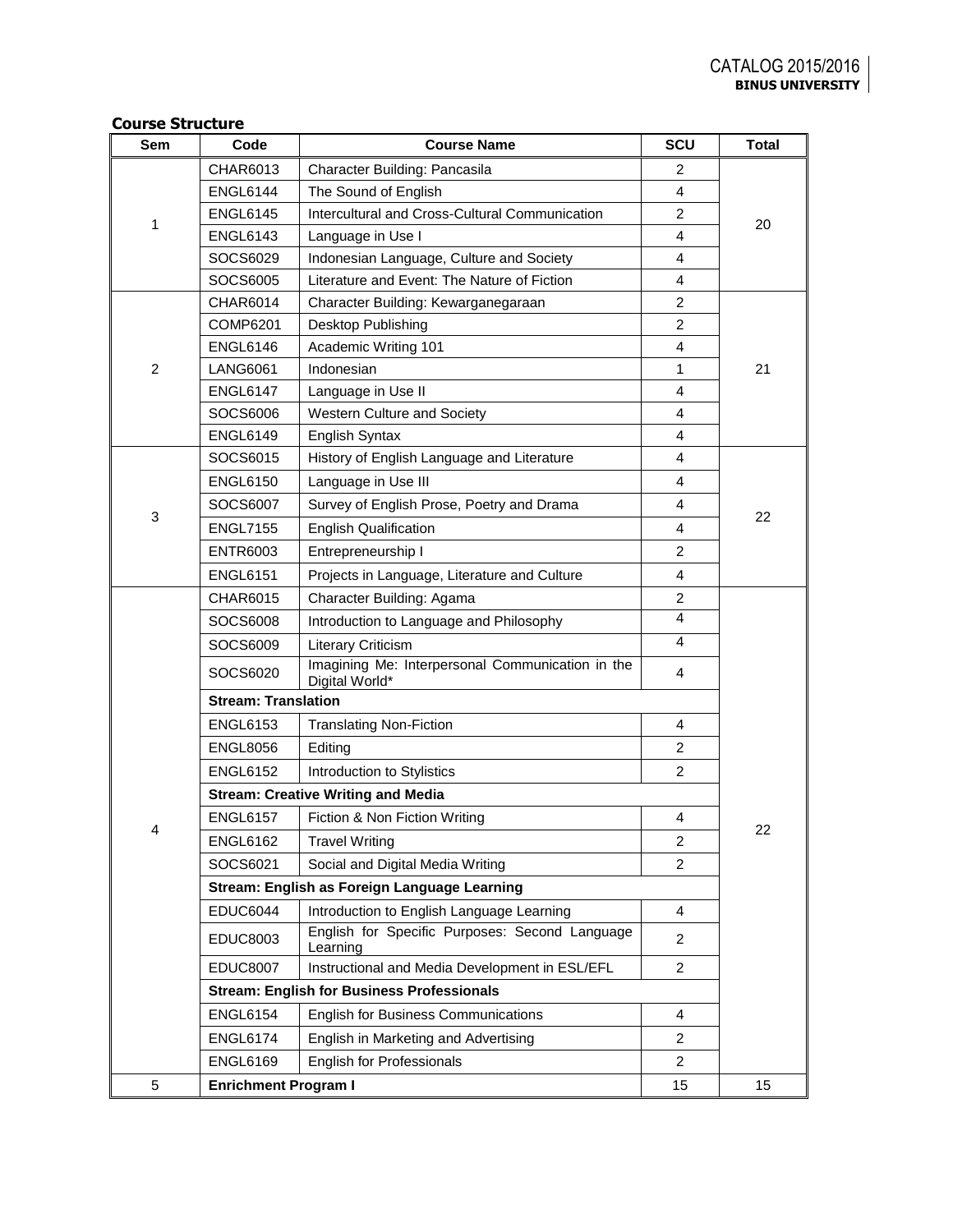| Sem | Code                                              | <b>Course Name</b>                                | SCU            | <b>Total</b>                |
|-----|---------------------------------------------------|---------------------------------------------------|----------------|-----------------------------|
|     | <b>ENTR6004</b>                                   | Entrepreneurship II                               | 2              |                             |
|     | ENGL6148                                          | Language in Society*                              | 4              |                             |
|     | <b>RSCH6009</b>                                   | Methods in Language and Social Research           | 4              |                             |
|     | <b>RSCH6010</b>                                   | Seminar on Research                               | 2              |                             |
|     | <b>Stream: Translation</b>                        |                                                   |                |                             |
|     | <b>ENGL6156</b>                                   | <b>Translating in Legal Contexts</b>              | 2              |                             |
|     | <b>ENGL6161</b>                                   | <b>Translating Fiction</b>                        | $\overline{2}$ |                             |
|     | <b>ENGL6160</b>                                   | Current Issues in Linguistics and Translation     | 4              |                             |
|     |                                                   | <b>Stream: Creative Writing and Media</b>         |                |                             |
|     | <b>ENGL6170</b>                                   | Performance Writing                               | 2              |                             |
|     | <b>ENGL6158</b>                                   | Writing for Children and Young Adults             | $\overline{2}$ |                             |
|     | SOCS6022                                          | <b>Current Issues in Creative Writing</b>         | 4              |                             |
|     |                                                   | Stream: English as Foreign Language Learning      |                |                             |
|     | <b>EDUC6045</b>                                   | Classroom Communication and Learning              | $\overline{2}$ |                             |
|     | <b>ENGL6159</b>                                   | Understanding ESL/EFL Learners                    | 2              |                             |
| 6   | <b>EDUC6002</b>                                   | Current Issues in Foreign Language Learning       | 4              | 24                          |
|     | <b>Stream: English for Business Professionals</b> |                                                   |                |                             |
|     | MGMT6156                                          | Introduction to Leadership and Management         | $\overline{2}$ |                             |
|     | <b>MKTG6112</b>                                   | Language Innovations in Marketing and Advertising | $\overline{2}$ |                             |
|     | COMM6126                                          | <b>Current Issues in Business Communications</b>  | 4              |                             |
|     | <b>Elective Courses List**</b>                    |                                                   |                |                             |
|     | <b>ENGL8037</b>                                   | Popular Culture                                   | $\overline{2}$ |                             |
|     | <b>ENGL8055</b>                                   | Broadcasting                                      | $\overline{2}$ |                             |
|     | <b>ENGL8057</b>                                   | Advertising                                       | $\overline{2}$ |                             |
|     | ENGL6084                                          | Introduction to Film Studies                      | $\overline{c}$ |                             |
|     | SOCS6010                                          | Studies in Modern literature                      | 4              |                             |
|     | SOCS6030                                          | Introduction to Pragmatics and Discourse          | 2              |                             |
|     | <b>ENGL6087</b>                                   | Introduction to Indonesian Music and Culture      | $\overline{c}$ |                             |
|     | <b>ENGL6164</b>                                   | New Media Writing                                 | $\overline{2}$ |                             |
|     | EDUC8001                                          | Introduction to Language and Testing              | 2              |                             |
|     | <b>EDUC8005</b>                                   | Mobile-Assisted Language Learning                 | $\overline{2}$ |                             |
| 7   | <b>Enrichment Program II</b>                      |                                                   | 16             | 16                          |
| 8   | <b>ENGL6011</b>                                   | Thesis                                            | 6              | 6                           |
|     |                                                   |                                                   |                | <b>TOTAL CREDIT 146 SCU</b> |

*\*) Entrepreneurship Embedded*

*\*\*) Elective Courses: Students choose 4 credits from elective courses list on 6th semester*

**Enrichment Program I (5th Semester) & Enrichment Program II (7th Semester):**

-) *Student will take one of enrichment program tracks (off campus).*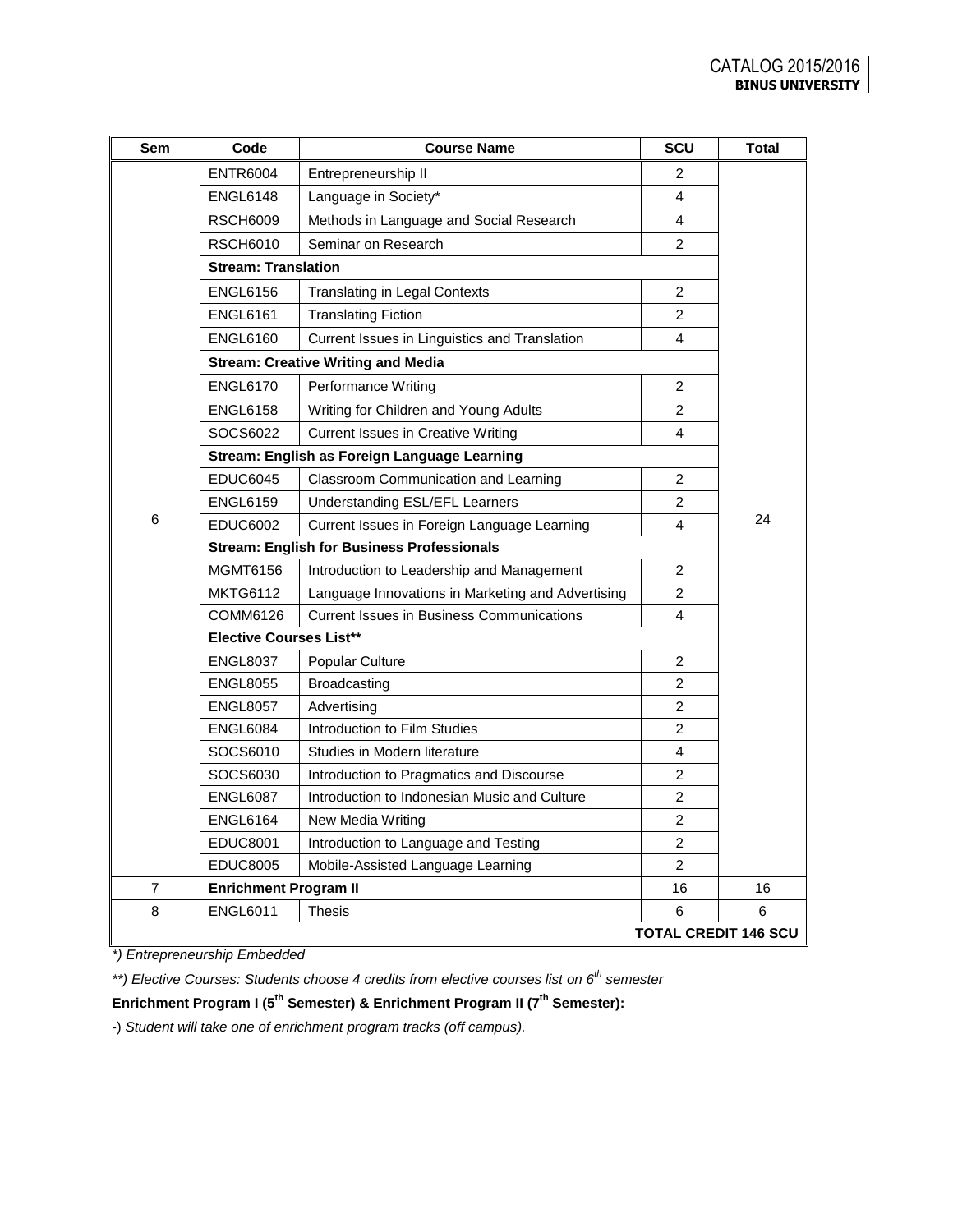## **Enrichment Track Scheme**

|                         |              | Semester 5   |              |              |              |     | Semester 7   |              |              |              |              |     |
|-------------------------|--------------|--------------|--------------|--------------|--------------|-----|--------------|--------------|--------------|--------------|--------------|-----|
| <b>Track</b>            | IN           | RS           | EN           | CD           | SA           | etc | ${\sf IN}$   | <b>RS</b>    | EN           | CD           | SA           | etc |
| $\mathbf{1}$            | $\mathsf{v}$ |              |              |              |              |     | $\mathsf{V}$ |              |              |              |              |     |
| $\sqrt{2}$              |              | $\mathsf{v}$ |              |              |              |     | $\mathsf{v}$ |              |              |              |              |     |
| $\mathsf 3$             |              |              | $\mathsf{v}$ |              |              |     | $\mathsf{V}$ |              |              |              |              |     |
| $\overline{\mathbf{4}}$ |              |              |              | $\mathsf{V}$ |              |     | $\mathsf{v}$ |              |              |              |              |     |
| $\overline{5}$          |              |              |              |              | $\mathsf{V}$ |     | $\mathsf{V}$ |              |              |              |              |     |
| $\,6$                   | $\mathsf{V}$ |              |              |              |              |     |              | $\mathsf{V}$ |              |              |              |     |
| $\overline{\mathbf{7}}$ |              | $\mathsf{V}$ |              |              |              |     |              | ${\sf V}$    |              |              |              |     |
| $\bf 8$                 |              |              | $\mathsf{v}$ |              |              |     |              | $\mathsf{V}$ |              |              |              |     |
| 9                       |              |              |              | $\mathsf{V}$ |              |     |              | ${\sf V}$    |              |              |              |     |
| $10\,$                  |              |              |              |              | $\mathsf{V}$ |     |              | $\mathsf{V}$ |              |              |              |     |
| 11                      | $\mathsf{V}$ |              |              |              |              |     |              |              | $\mathsf{V}$ |              |              |     |
| 12                      |              | $\mathsf{V}$ |              |              |              |     |              |              | $\mathsf{v}$ |              |              |     |
| 13                      |              |              | $\mathsf{V}$ |              |              |     |              |              | ${\sf v}$    |              |              |     |
| 14                      |              |              |              | $\mathsf{V}$ |              |     |              |              | ${\sf v}$    |              |              |     |
| 15                      |              |              |              |              | $\mathsf{V}$ |     |              |              | $\mathsf{V}$ |              |              |     |
| 16                      | $\mathsf{V}$ |              |              |              |              |     |              |              |              | $\mathsf{V}$ |              |     |
| 17                      |              | $\mathsf{V}$ |              |              |              |     |              |              |              | $\mathsf{v}$ |              |     |
| $18\,$                  |              |              | $\mathsf{V}$ |              |              |     |              |              |              | ${\sf v}$    |              |     |
| 19                      |              |              |              | $\mathsf{V}$ |              |     |              |              |              | $\mathsf{v}$ |              |     |
| $20\,$                  |              |              |              |              | $\mathsf{V}$ |     |              |              |              | ${\sf v}$    |              |     |
| 21                      | $\mathsf{V}$ |              |              |              |              |     |              |              |              |              | ${\sf V}$    |     |
| 22                      |              | $\mathsf{V}$ |              |              |              |     |              |              |              |              | $\mathsf{V}$ |     |
| 23                      |              |              | $\mathsf{V}$ |              |              |     |              |              |              |              | $\mathsf{V}$ |     |
| 24                      |              |              |              | $\mathsf{V}$ |              |     |              |              |              |              | $\mathsf{V}$ |     |
| 25                      |              |              |              |              | V            |     |              |              |              |              | $\mathsf{V}$ |     |

Notes:<br>IN

: Internship

RS : Research

EN : Entrepreneurship

CD : Community Development

SA : Study Abroad

etc : Study Program Special Purposes

Notes:

Student will take one of enrichment program tracks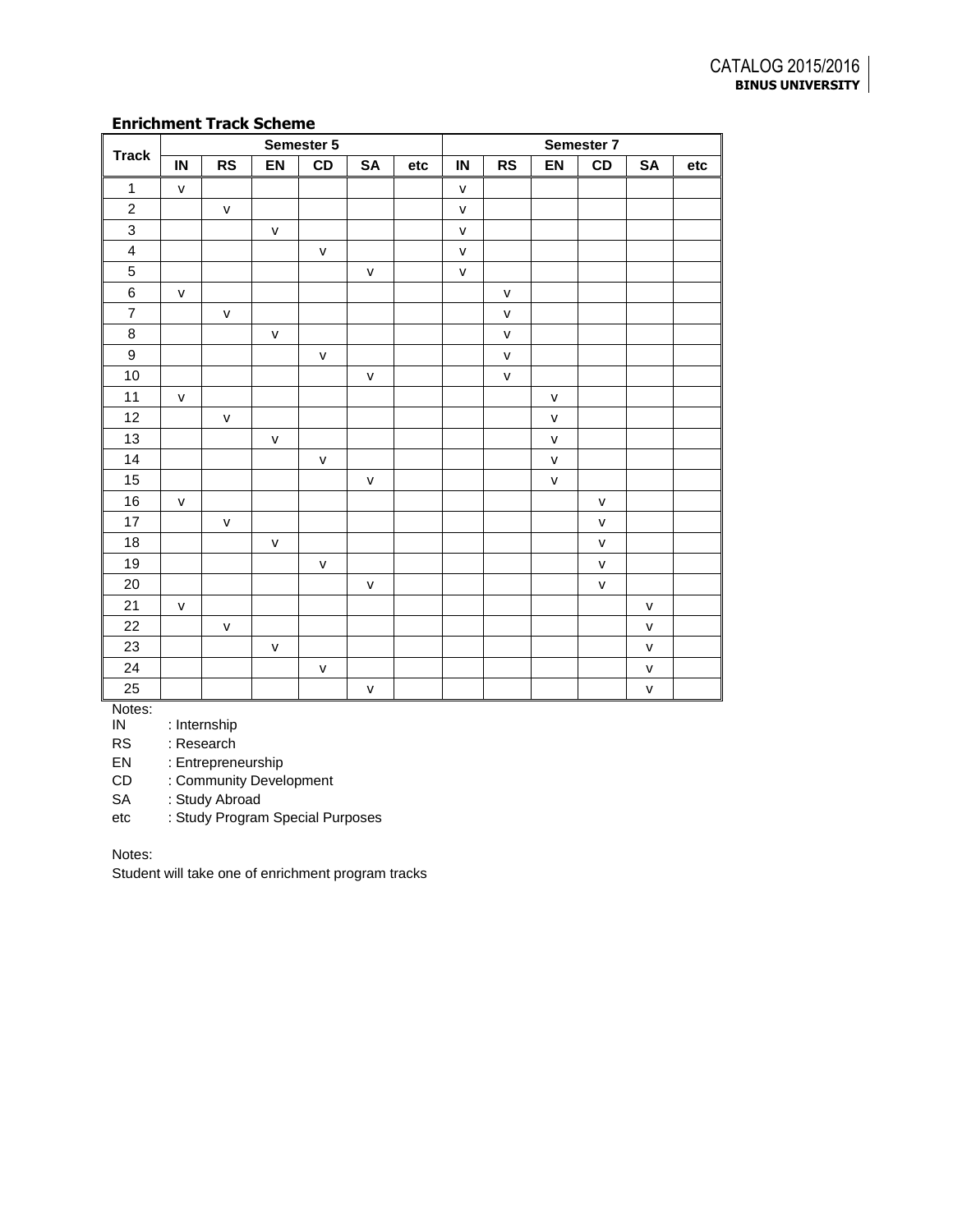# **Enrichment Internship Track**

| Code                                                                                                      | <b>Course Name</b>                                                         | <b>SCU</b>    | <b>Total</b> |  |  |  |
|-----------------------------------------------------------------------------------------------------------|----------------------------------------------------------------------------|---------------|--------------|--|--|--|
| Enrichment for student who takes Internship track in semester 5 and 7,<br>should take these courses       |                                                                            |               |              |  |  |  |
| <b>Enrichment Program I</b>                                                                               |                                                                            |               |              |  |  |  |
| <b>ENGL6165</b>                                                                                           | Internship I                                                               | 8             | 15           |  |  |  |
| <b>ENGL6175</b>                                                                                           | Reflective Paper on Language Performance at Work I                         | 2             |              |  |  |  |
| <b>ENGL6176</b>                                                                                           | Observational Paper on Language and Cultural<br>Phenomena in Industries I  | 2             |              |  |  |  |
| <b>ENGL6190</b>                                                                                           | EES in Language and Culture I                                              | 3             |              |  |  |  |
| <b>Enrichment Program II</b>                                                                              |                                                                            |               |              |  |  |  |
| <b>ENGL6167</b>                                                                                           | Internship II                                                              | 8             |              |  |  |  |
| <b>ENGL6177</b>                                                                                           | Reflective Paper on Language Performance at Work II                        | $\mathcal{P}$ | 16           |  |  |  |
| <b>ENGL6178</b>                                                                                           | Observational Paper on Language and Cultural<br>Phenomena in Industries II | 2             |              |  |  |  |
| <b>ENGL6191</b>                                                                                           | EES in Language and Culture II                                             | 4             |              |  |  |  |
| Enrichment Program: (Student who only takes Internship track in semester 7,<br>should take these courses) |                                                                            |               |              |  |  |  |
| <b>ENGL6186</b>                                                                                           | Internship                                                                 | 8             |              |  |  |  |
| <b>ENGL6188</b>                                                                                           | Reflective Paper on Language Performance at Work                           | $\mathcal{P}$ | 16           |  |  |  |
| <b>ENGL6189</b>                                                                                           | Observational Paper on Language and Cultural<br>Phenomena in Industries    | 2             |              |  |  |  |
| <b>ENGL6203</b>                                                                                           | EES in Language and Culture                                                | 4             |              |  |  |  |

# **Enrichment Entrepreneurship Track**

| Code                                                                                                                           | <b>Course Name</b>                                                                                                              | <b>SCU</b>     | <b>Total</b> |  |  |
|--------------------------------------------------------------------------------------------------------------------------------|---------------------------------------------------------------------------------------------------------------------------------|----------------|--------------|--|--|
| <b>Enrichment Program I</b>                                                                                                    |                                                                                                                                 |                |              |  |  |
| <b>ENTR6294</b>                                                                                                                | <b>Business Start Up</b>                                                                                                        | 8              |              |  |  |
| <b>ENTR6219</b>                                                                                                                | Language and Culture Business Model                                                                                             | $\mathcal{P}$  | 15           |  |  |
| ENTR6220                                                                                                                       | Language Business Venture                                                                                                       | 2              |              |  |  |
| <b>ENTR6252</b>                                                                                                                | English for EES in Start-Up Business                                                                                            | 3              |              |  |  |
|                                                                                                                                | <b>Enrichment Program II:</b> (For students who take Entrepreneurship track in<br>semester 5 and 7, should take these courses:) |                |              |  |  |
| <b>ENTR6481</b>                                                                                                                | Growing a Business                                                                                                              |                |              |  |  |
| ENTR6482                                                                                                                       | Language and Culture Business Plan                                                                                              | $\mathcal{P}$  |              |  |  |
| <b>ENTR6483</b>                                                                                                                | Language Business Venture Capital                                                                                               | $\mathfrak{p}$ |              |  |  |
| <b>ENTR6484</b>                                                                                                                | English for EES in Business Experience                                                                                          | 4              | 16           |  |  |
| <b>Enrichment Program II:</b> (For students who only take Entrepreneurship track in<br>semester 7, should take these courses:) |                                                                                                                                 |                |              |  |  |
| <b>ENTR6294</b><br><b>Business Start Up</b>                                                                                    |                                                                                                                                 | 8              |              |  |  |
| <b>ENTR6219</b>                                                                                                                | Language and Culture Business Model                                                                                             | $\mathcal{P}$  |              |  |  |
| <b>ENTR6220</b>                                                                                                                | Language Business Venture                                                                                                       | $\mathcal{P}$  |              |  |  |
| <b>ENTR6485</b>                                                                                                                | English for EES in Start Up Business                                                                                            | 4              |              |  |  |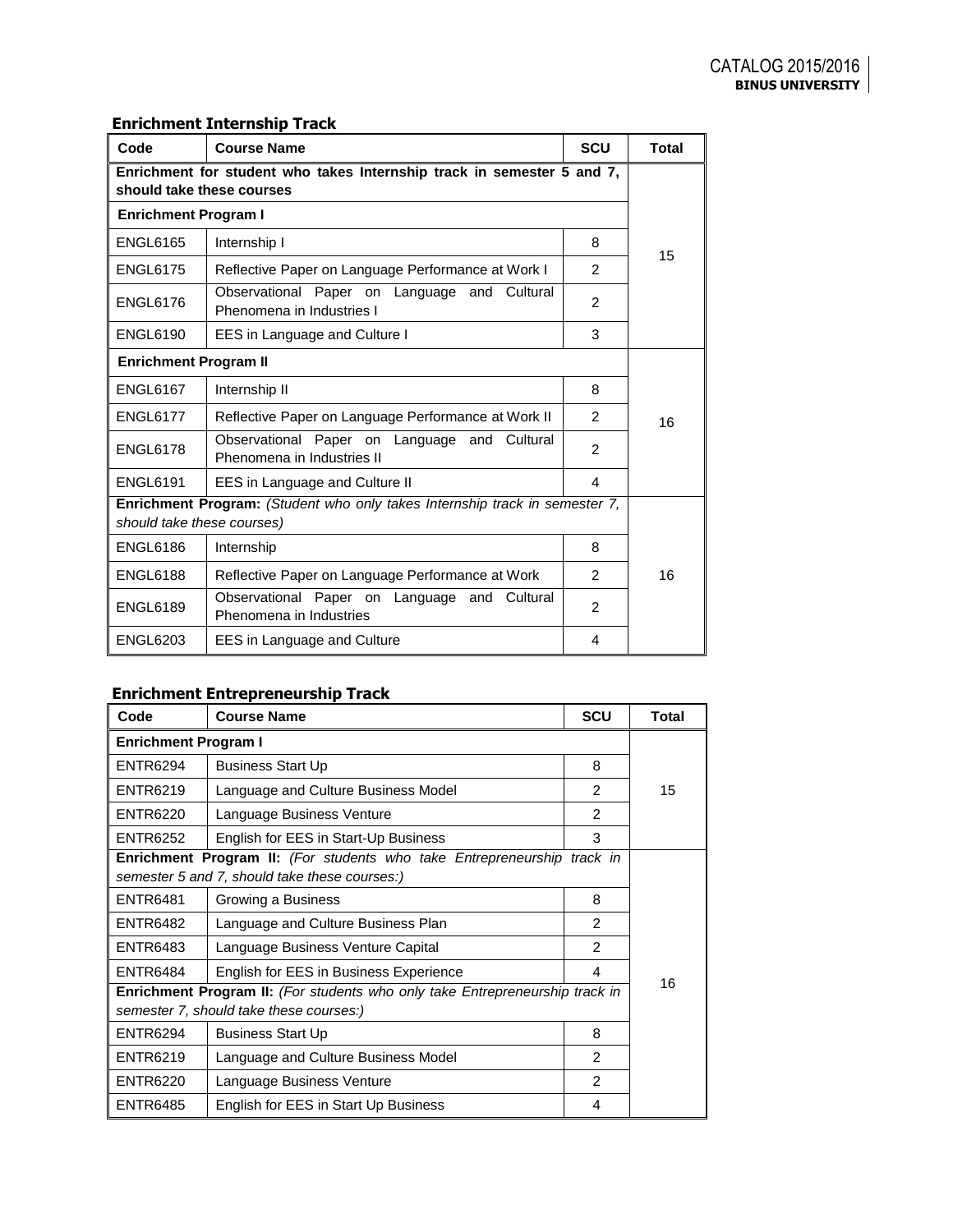## **Enrichment Research Track**

| Code                         | <b>Course Name</b>                        | <b>SCU</b> | Total |  |  |
|------------------------------|-------------------------------------------|------------|-------|--|--|
| <b>Enrichment Program I</b>  |                                           |            |       |  |  |
| <b>RSCH6226</b>              | Research Experience                       | 8          | 15    |  |  |
| <b>RSCH6167</b>              | Language and Culture Inquiry              | 4          |       |  |  |
| <b>RSCH6189</b>              | EES for English Language and Culture<br>3 |            |       |  |  |
| <b>Enrichment Program II</b> |                                           |            |       |  |  |
| <b>RSCH6415</b>              | Application of Research Theory            | 8          | 16    |  |  |
| <b>RSCH6416</b>              | Language and Culture Research Framework   | 4          |       |  |  |
| <b>RSCH6417</b>              | <b>EES for English Research Practice</b>  | 4          |       |  |  |

# **Enrichment Community Development Track**

| Code                         | <b>Course Name</b>                                                                       | <b>SCU</b> | Total |  |  |  |
|------------------------------|------------------------------------------------------------------------------------------|------------|-------|--|--|--|
| <b>Enrichment Program I</b>  |                                                                                          |            |       |  |  |  |
| <b>CMDV6127</b>              | Community Outreach Project Implementation                                                | 8          |       |  |  |  |
| <b>CMDV6084</b>              | Community Outreach Project Design in Language and<br>Culture                             | 4          | 15    |  |  |  |
| CMDV6105                     | English Learning for Employability and Entrepreneurial<br><b>Skills</b>                  | 3          |       |  |  |  |
| <b>Enrichment Program II</b> |                                                                                          |            |       |  |  |  |
| CMDV6245                     | Community Development Project Implementation                                             | 8          |       |  |  |  |
| CMDV6246                     | Community Development Project Design in Language<br>and Culture                          | 4          | 16    |  |  |  |
| <b>CMDV6247</b>              | English<br>Employability<br>Comprehensive<br>for<br>and<br><b>Entrepreneurial Skills</b> | 4          |       |  |  |  |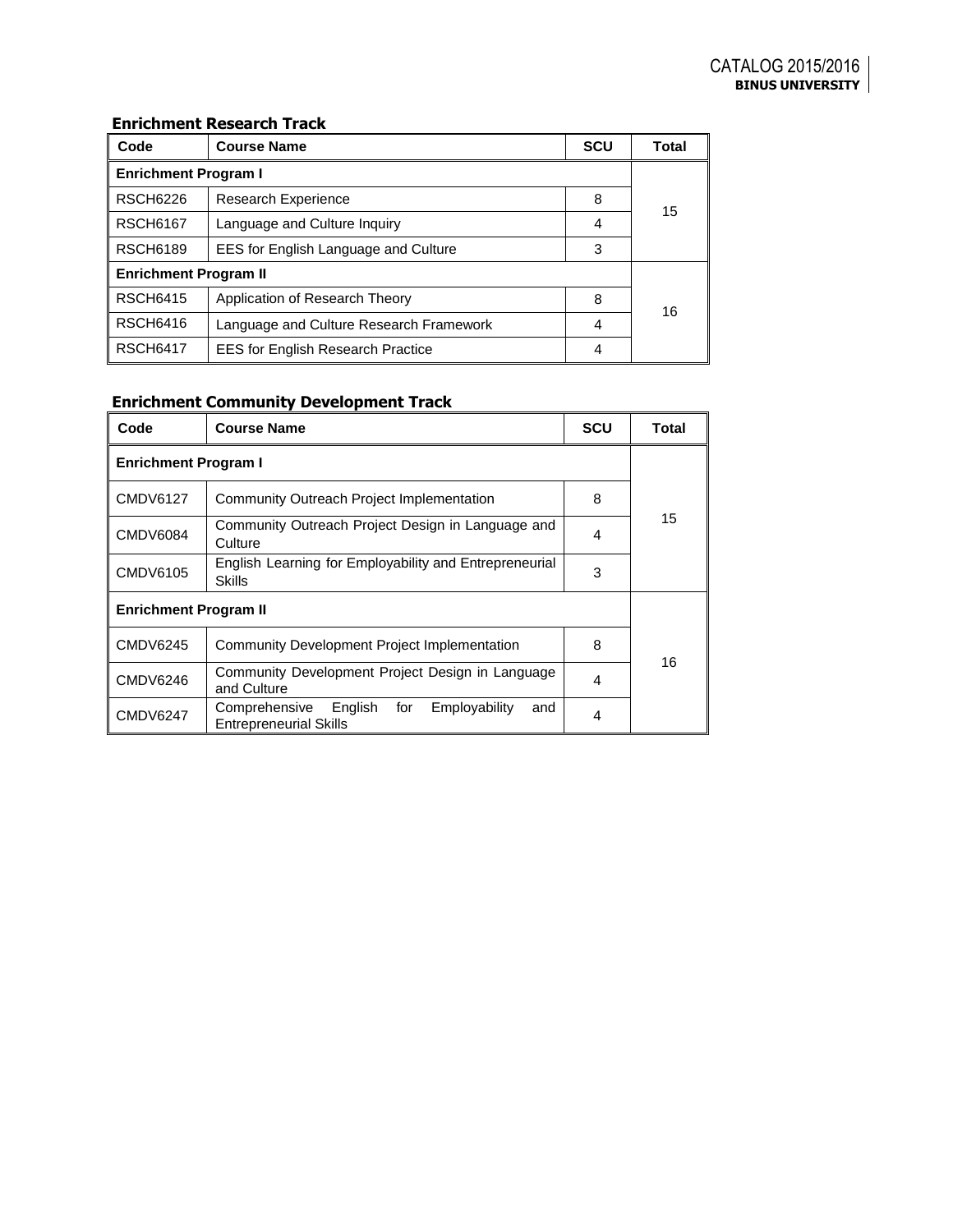## **Enrichment Study Abroad Track**

| Code                                    | <b>Course Name</b>                  | SCU            | <b>Total</b> |  |  |  |
|-----------------------------------------|-------------------------------------|----------------|--------------|--|--|--|
| Elective courses list for study abroad* |                                     |                |              |  |  |  |
| <b>Enrichment Program I</b>             |                                     |                |              |  |  |  |
| GLOB6005                                | Elective Course for Study Abroad 1  | 4              |              |  |  |  |
| GLOB6006                                | Elective Course for Study Abroad 2  | 4              |              |  |  |  |
| GLOB6007                                | Elective Course for Study Abroad 3  | 4              |              |  |  |  |
| GLOB6008                                | Elective Course for Study Abroad 4  | 4              |              |  |  |  |
| GLOB6009                                | Elective Course for Study Abroad 5  | $\overline{c}$ |              |  |  |  |
| GLOB6010                                | Elective Course for Study Abroad 6  | $\overline{c}$ |              |  |  |  |
| GLOB6011                                | Elective Course for Study Abroad 7  | $\overline{c}$ | 15           |  |  |  |
| GLOB6012                                | Elective Course for Study Abroad 8  | $\overline{2}$ |              |  |  |  |
| GLOB6013                                | Elective Course for Study Abroad 9  | $\overline{c}$ |              |  |  |  |
| GLOB6014                                | Elective Course for Study Abroad 10 | $\overline{c}$ |              |  |  |  |
| GLOB6015                                | Elective Course for Study Abroad 11 | $\overline{c}$ |              |  |  |  |
| GLOB6016                                | Elective Course for Study Abroad 12 | $\overline{2}$ |              |  |  |  |
| GLOB6041                                | Elective Course for Study Abroad 25 | 3              |              |  |  |  |
| GLOB6042                                | Elective Course for Study Abroad 26 | 1              |              |  |  |  |
| <b>Enrichment Program II</b>            |                                     |                |              |  |  |  |
| GLOB6017                                | Elective Course for Study Abroad 13 | 4              |              |  |  |  |
| GLOB6018                                | Elective Course for Study Abroad 14 | 4              |              |  |  |  |
| GLOB6019                                | Elective Course for Study Abroad 15 | 4              |              |  |  |  |
| GLOB6020                                | Elective Course for Study Abroad 16 | 4              |              |  |  |  |
| GLOB6021                                | Elective Course for Study Abroad 17 | 2              |              |  |  |  |
| GLOB6022                                | Elective Course for Study Abroad 18 | $\overline{2}$ | 16           |  |  |  |
| GLOB6023                                | Elective Course for Study Abroad 19 | $\overline{c}$ |              |  |  |  |
| GLOB6024                                | Elective Course for Study Abroad 20 | $\overline{c}$ |              |  |  |  |
| GLOB6025                                | Elective Course for Study Abroad 21 | $\overline{2}$ |              |  |  |  |
| GLOB6026                                | Elective Course for Study Abroad 22 | $\overline{2}$ |              |  |  |  |
| GLOB6027                                | Elective Course for Study Abroad 23 | $\overline{2}$ |              |  |  |  |
| GLOB6028                                | Elective Course for Study Abroad 24 | $\overline{c}$ |              |  |  |  |

\*)Transferred courses will be transferred based on credit transfer policies on study program with total of 15 credits for Enrichment Program I and 16 credits for Enrichment Program II.